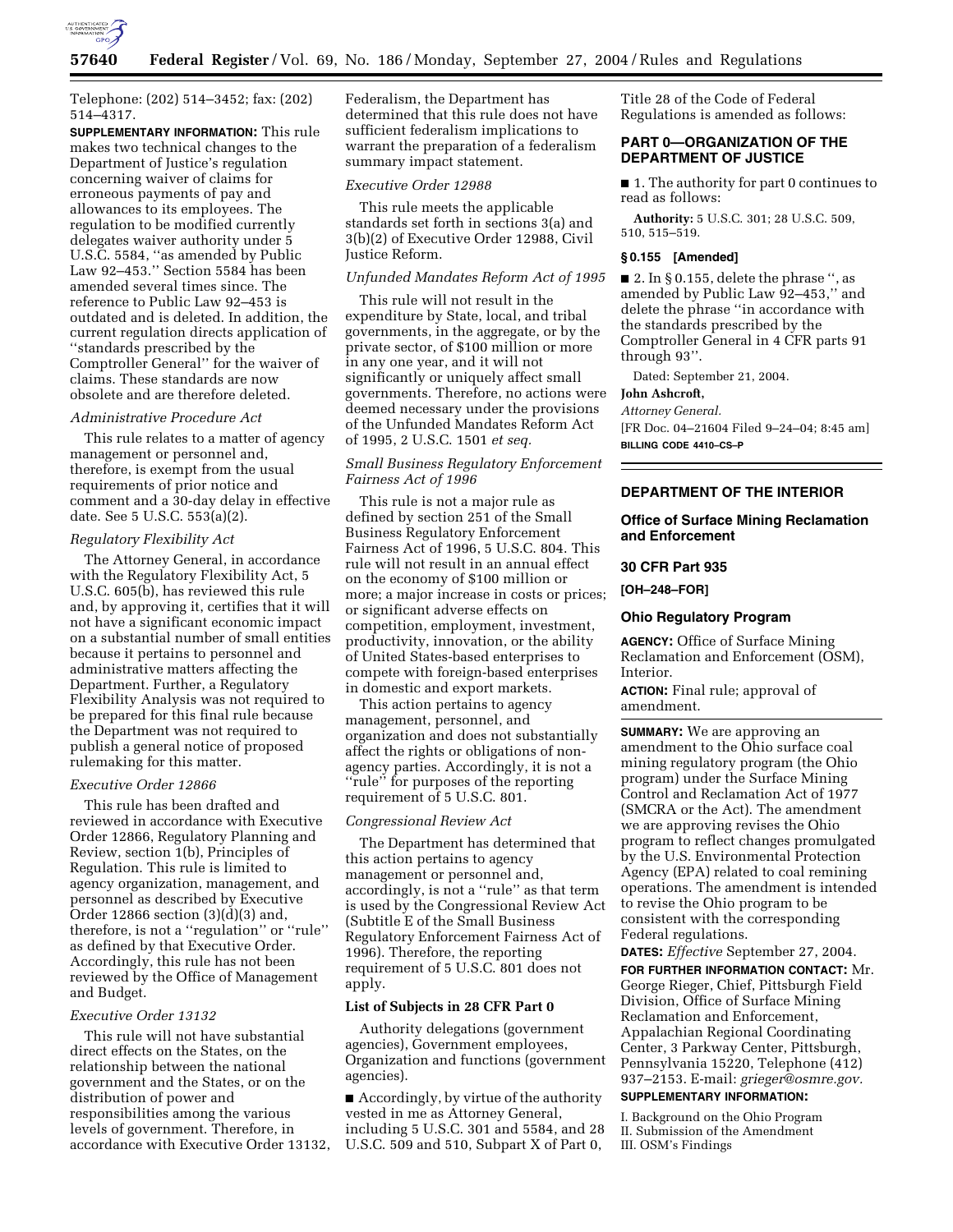IV. Summary and Disposition of Comments V. OSM's Decision

VI. Procedural Determinations

# **I. Background on the Ohio Program**

Section 503(a) of the Act permits a State to assume primacy for the regulation of surface coal mining and reclamation operations on non-Federal and non-Indian lands within its borders by demonstrating that its program includes, among other things, "\* \* State law which provides for the regulation of surface coal mining and reclamation operations in accordance with the requirements of the Act \* \* \*; and rules and regulations consistent with regulations issued by the Secretary pursuant to the Act.'' *See* 30 U.S.C.  $1253(a)(1)$  and  $(7)$ . On the basis of these criteria, the Secretary of the Interior conditionally approved the Ohio program on August 16, 1982. You can find background information on the Ohio program, including the Secretary's findings, the disposition of comments, and conditions of approval of the Ohio program in the August 16, 1982, **Federal Register** (47 FR 34687). You can also find later actions concerning Ohio's program and program amendments at 30 CFR 935.11, 935.15, and 935.16.

### **II. Submission of the Amendment**

By letter dated November 7, 2003, Ohio sent us an amendment to its program (Administrative Record Number OH–2184–00) under SMCRA (30 U.S.C. 1201 *et seq.*). Ohio proposed to revise the Ohio Administrative Code (OAC) rules, Sections 1501:13–1–02 and 1501:13–4–15 relating to coal remining operations and water quality standards so that the Ohio program is consistent with the revised U.S. Environmental Protection Agency's (EPA) water quality standards relating to coal remining operations (January 23, 2002; 67 FR 3370).

We announced receipt of the proposed amendment in the January 20, 2004, **Federal Register** (69 FR 2689) (Administrative Record Number OH– 2184–02). In the same document, we opened the public comment period and provided an opportunity for a public hearing or meeting on the amendment's adequacy. We did not hold a hearing or a meeting because no one requested one. The public comment period closed on February 19, 2004. We received comments from one Federal agency.

In the letter that accompanied the State's November 7, 2003, submittal of this amendment, the Chief of the Division of Mineral Resources Management (DMRM) stated that the intent of the proposed amendment is to ''bring Ohio's program up to date with

the recent changes promulgated by the USEPA [United States Environmental Protection Agency] on January 23rd, 2002 [67 FR 3370] to 40 CFR part 434, subpart G Coal Remining. \* \* \* \* The letter also stated that the DMRM ''proposes updating existing policy and procedure directives to capture the statistical and monitoring procedures for coal mining.'' The statistical and monitoring procedures referred to in the quoted language above are located in appendix B to 40 CFR part 434.

Ohio's submittal also included two draft documents. One of the draft documents is titled ''Memorandum of Agreement, Remining NPDES Permits'' and concerns an agreement between the Ohio Environmental Protection Agency (OEPA) and Ohio Department of Natural Resources, DMRM related to the issuance of remining National Pollutant Discharge Elimination System (NPDES) permits. The second draft document is titled ''Policy/Procedure Directive, Regulatory'' and outlines the inspection responsibilities for pollution abatement areas. Because both of these documents were in draft form and not applicable as a State program amendment, we did not request public comment on the documents in the January 20, 2004, **Federal Register** notice.

#### **III. OSM's Findings**

Following are findings we made concerning the amendments under SMCRA and the Federal regulations at 30 CFR 732.15 and 732.17. We are approving the amendment. Any revisions that we do not specifically discuss below concern nonsubstantive wording or editorial changes, or recodification changes resulting from these amendments, and we are approving them here without discussion.

As we noted above, Ohio submitted the proposed amendment to update Ohio's program with the recent changes to 40 CFR part 434, subpart G—Coal Remining that were promulgated by the EPA on January 23rd, 2002. The EPA regulations apply to pre-existing discharges that are located within, or that are hydrologically connected to, pollution abatement areas of a coal remining operation. The EPA regulations implement Section 301(p) of the Clean Water Act, which provides incentives for remining abandoned mine lands that pre-date the passage of SMCRA in 1977.

Despite the fact that Ohio submitted the amendment to update its program with the recent changes to EPA's regulations at 40 CFR part 434, subpart G—Coal Remining, our standards for review and approval of State program

amendments, as provided in the Federal regulations at 30 CFR 732.17(h)(10) and 732.15(a), are SMCRA and its implementing regulations at 30 CFR part 700 to End. That is, our standards of approval for the proposed amendments are not the Clean Water Act nor EPA's regulations at 40 CFR part 434, but are SMCRA and its implementing regulations.

We note, however, that the Federal regulations at 30 CFR 816/817.42, concerning hydrologic balance, water quality standards and effluent limitations, provide as follows:

Discharges of water from areas disturbed by surface mining activities shall be made in compliance with all applicable State and Federal water quality laws and regulations and with the effluent limitations for coal mining promulgated by the U.S. Environmental Protection Agency set forth in 40 CFR 434.

Therefore, while our standards for review and approval of the amendments are SMCRA and its implementing regulations at 30 CFR part 700 to End, we will also discuss the proposed amendments in the light of the EPA regulations at 40 CFR part 434, subpart G—Coal Remining.

#### *1. 1501:13–1–02 Definitions*

a. Definition of ''Abatement plan.'' This definition has been revised by adding a reference to ''best management practices'' and, as an example of best management practices, the phrase ''daylighting old underground works.'' As amended, the definition provides as follows:

(A) ''Abatement plan'' means any individual technique or combination of techniques, the implementation of which may result in reduction of the base line [baseline] pollution load. Abatement techniques may include but are not limited to Best Management Practices such as: addition of alkaline material, daylighting old underground works, special plans for managing toxic- and acid-forming material, regrading, and revegetation.

This new State provision appears to be consistent with EPA's requirements at 40 CFR 434.72(a) concerning effluent limitations attainable by the application of best practicable control technology currently available. The EPA provision at 40 CFR 434.72(a) provides that the operator must submit a site-specific ''Pollution Abatement Plan'' to the permitting authority for the pollution abatement area. The EPA requirement further provides, among other things, that the Plan must identify the selected ''best management practices (BMPs)'' to be used. In its discussion of BMPs for permits issued after the 1987 amendment to the Clean Water Act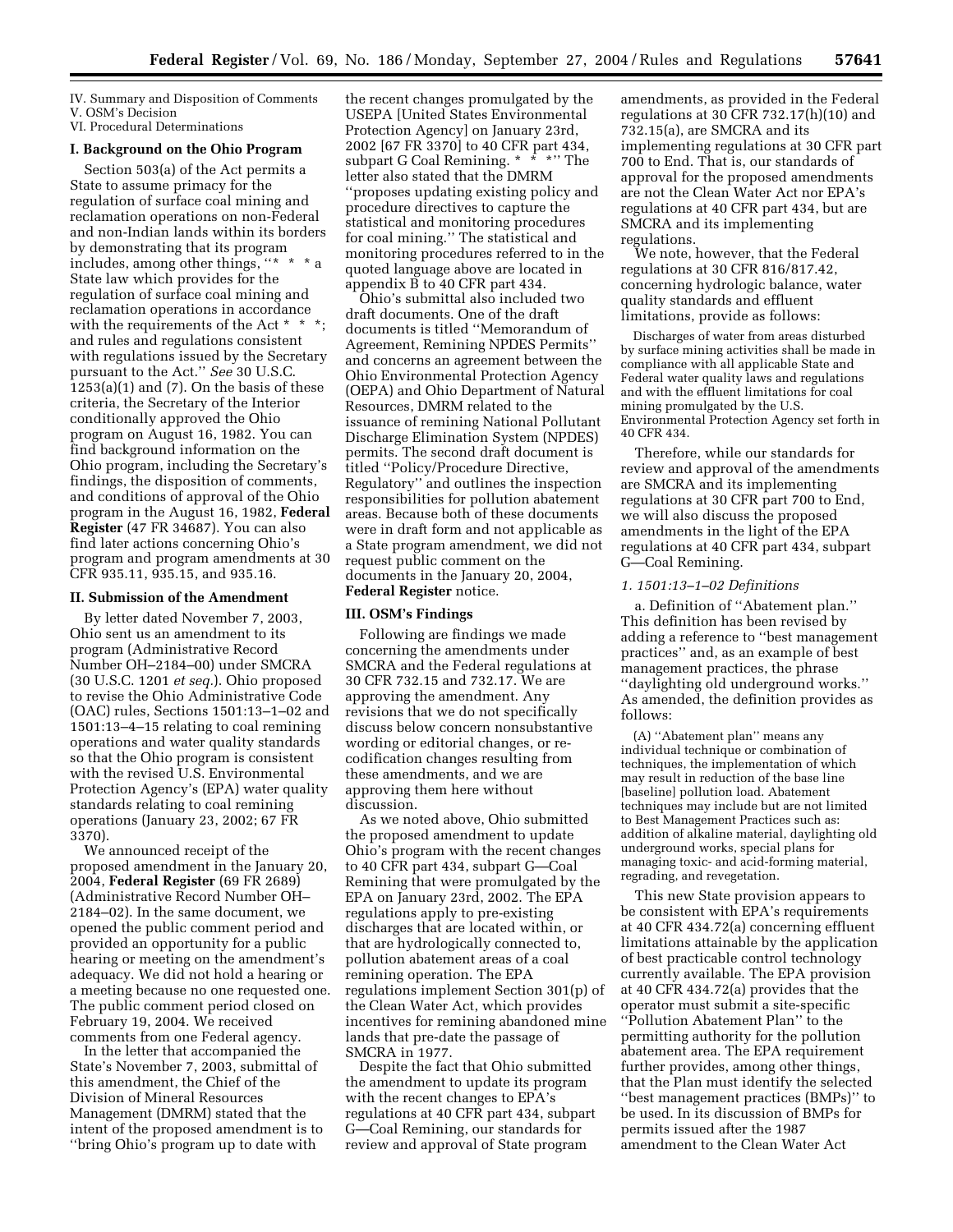(January 23, 2002; 67 FR 3370, 3376), EPA stated that ''[t]hese BMPs include special handling of acid-producing materials, daylighting of abandoned underground mines, control of surface water and ground water, control of sediment, addition of alkaline material, and passive treatment.'' Therefore, the State's proposed revision to the definition of ''Abatement plan'' appears to be consistent with EPA's requirements concerning Pollutional Abatement Plans at 40 CFR 434.72(a).

Neither SMCRA nor its implementing regulations have a definition of ''best management practices.'' However, we find that the addition of the term ''best management practices'' and the addition of the phrase ''daylighting old underground works'' as a specific example of a best management practice are not inconsistent with SMCRA or its implementing regulations and do not render the existing definition less effective than the Federal regulations at 30 CFR 816/817.42, which require compliance with all applicable State and Federal water quality laws and regulations and with the effluent limitations for coal mining promulgated by EPA at 40 CFR part 434. Therefore, we are approving the amendments to the definition of ''Abatement plan.''

b. Definition of ''Acid water.'' This definition has been revised by changing the pH standard and by adding the phrase ''or a total iron concentration equal to or greater than 10mg/l.'' As amended, the definition provides as follows:

(D) 'Acid water' means any waters, the pH of which, as determined by standard methods, is less than 6.5, or a total iron concentration equal to or greater than 10mg/ l.

The amended definition of ''Acid water'' appears to be consistent with EPA's definition of AMD (acid mine drainage) in appendix A of the preamble to EPA's January 23, 2002, final rule notice (67 FR 3370, 3405). EPA defines AMD as acid mine drainage which, before any treatment, either has a pH of less than 6.0 or a total iron concentration equal to or greater than 10 mg/l. The pH standard in the State's definition of acid water (less than 6.5) is a higher standard than EPA's standard for AMD (less than 6.0) and, therefore, appears to be not inconsistent with the EPA standard.

The Federal regulations at 30 CFR 701.5 define the term ''acid drainage'' as follows:

Acid drainage means water with a pH of less than 6.0 and in which total acidity exceeds total alkalinity, discharged from an active, inactive or abandoned surface coal

mine and reclamation operation or from an area affected by surface coal mining and reclamation operations.

There is no definition of ''acid water'' in SMCRA or its implementing regulations. However, there is a definition in OSM's regulations for ''acid drainage'' at 30 CFR 701.5. The State has set a higher pH standard (6.5) than the 6.0 pH standard in OSM's definition. We note Ohio also has a definition for ''acid drainage'' which is identical to and no less effective than the Federal definition. There is nothing in the proposed definition of ''acid water'' that supersedes or replaces the definition of ''acid drainage'' or the State's effluent limitation standards for iron or its compliance with the EPA effluent limitation at 40 CFR part 434. Therefore, we find that the State's definition is not inconsistent with the Federal definition and can be approved.

c. Definition of ''Base line pollution load.'' This definition has been revised by deleting the term ''pH'' and replacing that term with the words ''net acidity.'' In addition, the word ''total'' is added immediately before the words ''iron,'' and ''manganese.'' The words ''and total suspended solids'' are added immediately following the word ''manganese.'' As amended, the definition provides as follows:

(N) ''Base line pollution load'' means the characterization of the material being discharged from or on the pollution abatement area, described in terms of mass loading for net acidity, total iron and total manganese, and total suspended solids, including seasonal variations and variations in response to precipitation events.

The EPA regulations do not specifically define the term ''baseline pollution load.'' However, the EPA regulations at 40 CFR part 434, appendix B outline the procedures for determining the baseline loadings of pre-existing pollutional discharges, and provide us with some understanding of the term baseline pollution load. Essentially, baseline pollution load is an estimate of the existing quantities of pollutants in a discharge as determined by at least monthly sampling over a period of 12 months. Such a sampling regimen would take into consideration the seasonal changes in water quantities and pollutant concentrations. As amended, the State's definition of ''Base line pollution load'' appears to be consistent with and incorporates the same pollutant terminology that appear in the table of effluent limitations at 40 CFR 434.72(b)(1).

There is no definition of ''Base line pollution load'' in SMCRA or its implementing regulations. We find, however, that the State's definition is not inconsistent with the Federal regulations at 30 CFR 816/817.42, which require compliance with all applicable State and Federal water quality laws and regulations and with the effluent limitations for coal mining promulgated by EPA at 40 CFR part 434 and can be approved.

d. Definition of ''Best available technology economically achievable.'' This definition has been totally revised to provide as follows:

(O) ''Best available technology economically achievable'' for remining operations means implementation of a pollution abatement plan that incorporates Best Management Practices (BMPs) designed to improve pH (as acidity) and reduce pollutant loadings of iron, manganese and sediment to the maximum extent possible from or on the pollution abatement area.

(1) BMP's are practices implemented during the mining and reclamation of remining sites that are designed to reduce, if not completely eliminate, the pre-existing water pollution problems. BMP's are tailored to specific mining operations based largely on pre-existing site conditions, hydrology, and geology. BMP's are designed to function in a physical and/or geochemical manner to reduce pollution loadings. These BMP measures include engineering, geochemical, daylighting, regrading, revegetation, diversion ditches or other applicable practices.

In the preamble to the **Federal Register** notice in which EPA promulgated its coal remining regulations at 40 CFR part 434, subpart G, EPA discussed the term ''best available technology economically achievable'' (BAT) (67 FR 3370, 3379; January 23, 2002). Specifically, EPA stated that it ''is establishing that the best available technology economically achievable for remining operations is implementation of a pollution abatement plan that incorporates BMPs [best management practices] designed to improve pH (as acidity) and reduce pollutant loadings of iron, manganese and sediment, and a requirement that such pollutant levels do not increase over baseline conditions.'' In the same notice, in a discussion of remining permits issued by various States under Section 301(p) of the Clean Water Act, EPA stated that the remining operations must meet the alternate baseline numeric limits specified in the permits ''and must implement site-specific BMPs'' (67 FR at 3376). These BMPs, EPA stated, ''include special handling of acid-producing materials, daylighting of abandoned underground mines, control of surface water and ground water, control of sediment, addition of alkaline material, and passive treatment'' (67 FR at 3376). Ohio's definition of ''Best available technology economically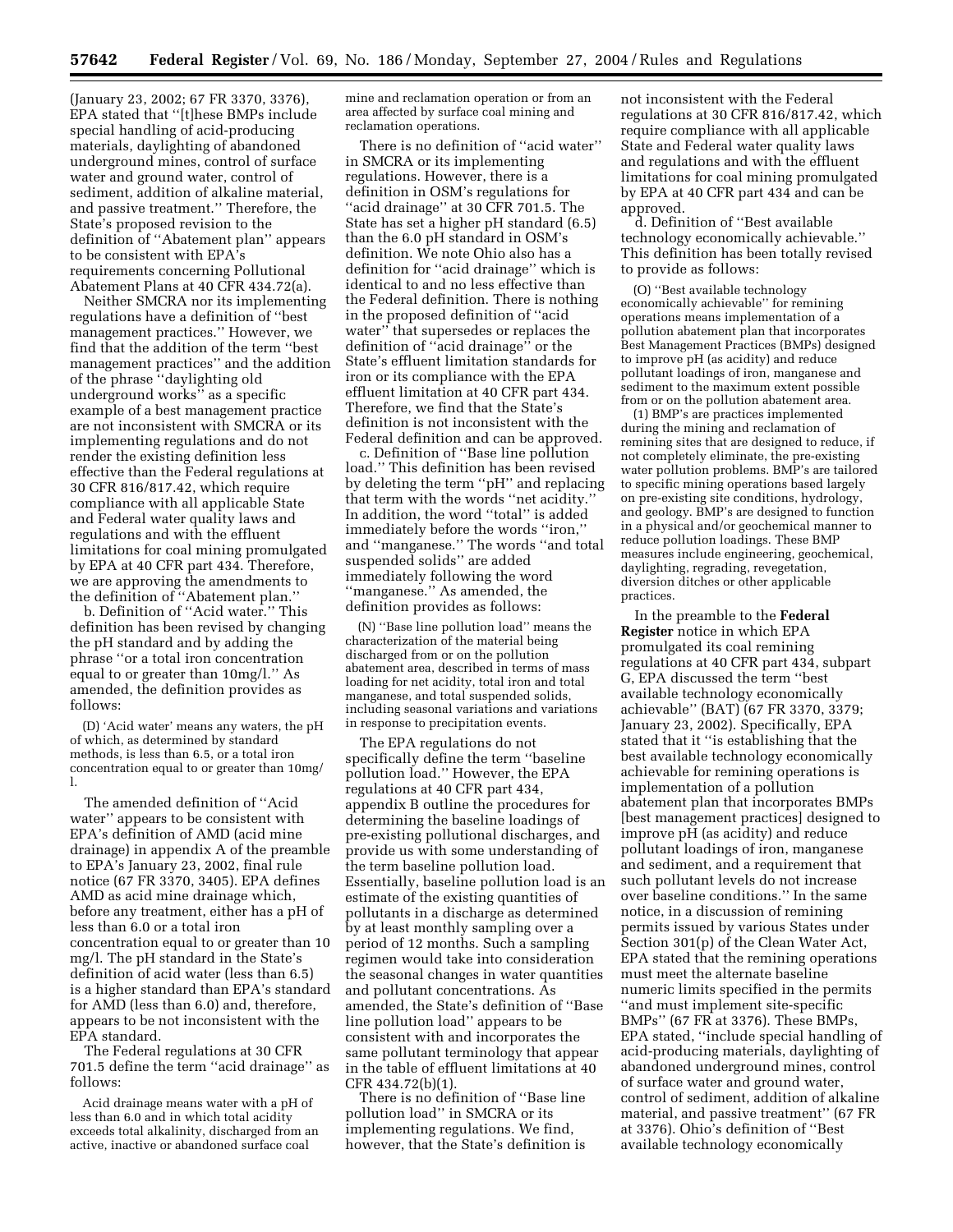achievable,'' with its included definition of ''best management practices'' appears to be consistent with EPA's discussion of the meaning of these terms in its January 23, 2002, **Federal Register** notice.

There is no definition of ''Best available technology economically achievable'' in SMCRA or its implementing regulations. We find, however, that the State's definition is not inconsistent with the Federal regulations at 30 CFR 816/817.42, which require compliance with all applicable State and Federal water quality laws and regulations and with the effluent limitations for coal mining promulgated by EPA at 40 CFR part 434 and can be approved.

e. Definition of ''Chief.'' This definition, at 13–1–02(R), has been revised to mean the Chief of the division of ''Mineral Resources Management.'' The name change resulted when Ohio's Department of Natural Resources combined the responsibilities of the Division of Oil and Gas with those of the Division of Mines and Reclamation. We find that this revision does not render the Ohio program less effective than the Federal regulations and can be approved.

f. Definition of ''Pollution abatement area.'' This definition has been amended by adding a new sentence at the end of the existing definition. The new sentence provides that the ''pollution abatement area must include, to the extent practicable, areas adjacent to and nearby the remining operation that also must be affected to reduce the pollution load of the pre-existing discharges and may include the immediate location of the pre-existing discharges.'' As amended, the definition provides as follows:

(MMMM) ''Pollution abatement area'' means that part or parts of the permit area which are causing or contributing to the base line [baseline] pollution load, and which must be affected to bring about potential improvement of the base line [baseline] pollution load, and which may include the immediate location of the discharge(s). The pollution abatement area must include, to the extent practicable, areas adjacent to and nearby the remining operation that also must be affected to reduce the pollution load of the pre-existing discharges and may include the immediate location of the pre-existing discharges.

The new sentence that has been added to the definition of ''Pollution abatement area'' appears to be substantively identical to the counterpart sentence in EPA's definition of ''pollution abatement area'' in the Federal regulations at 40 CFR 434.70(b). There is no definition of ''Pollution

abatement area'' in SMCRA or its implementing regulations. We find, however, that the State's definition is not inconsistent with the Federal regulations at 30 CFR 816/817.42, which require compliance with all applicable State and Federal water quality laws and regulations and with the effluent limitations for coal mining promulgated by EPA at 40 CFR part 434 and can be approved.

g. Definition of ''Pre-existing discharge.'' This definition has been amended by adding a new sentence at the end of the existing definition. As amended, the definition provides as follows:

(OOOO) ''Pre-existing discharge'' means a discharge from surface or subsurface waters which is located on previously mined area as defined in this rule. This term shall include a pre-existing discharge that is relocated as a result of the implementation of best management practices contained in the abatement plan.

The new sentence that was added to the definition of ''Pre-existing discharge'' appears to be substantively identical to the counterpart sentence in EPA's definition of ''pre-existing discharge'' in the Federal regulations at 40 CFR 434.70(c). There is no definition of ''Pre-existing discharge'' in SMCRA or its implementing regulations. We find, however, that the State's definition is not inconsistent with the Federal regulations at 30 CFR 816/817.42, which require compliance with all applicable State and Federal water quality laws and regulations and with the effluent limitations for coal mining promulgated by EPA at 40 CFR part 434 and can be approved.

## *2. OAC 1501:13–4–15 Authorization To Conduct Coal Mining on Pollution Abatement Areas*

This provision is amended by adding new paragraphs 1501:13–4–15(C)(2)(a), (b) and (c) as follows:

(a) If the Chief determines that it is infeasible to collect samples for establishing the baseline pollution load and that remining will result in significant improvement that would not otherwise occur, then the numeric effluent limitations do not apply to the pollution abatement area. Pre-existing discharges for which it is infeasible to collect samples for determination of baseline pollutant levels include, but are not limited to, discharges that exist as a diffuse groundwater flow that cannot be assessed via sample collection; a base flow to a receiving stream that cannot be monitored separate from the receiving stream; a discharge on a steep or hazardous slope that is inaccessible for sample collection; a pre-existing discharge that is too large to adequately assess via sample collection; or a number of pre-existing discharges so extensive that

monitoring of individual discharges is infeasible.

(b) If the Chief approves a non-numeric NPDES remining permit the operator shall implement a pollution abatement plan incorporating BMP's designed to reduce the pollutant levels of acidity, iron, manganese, and solids in pre-existing discharges. The monitoring plan will be determined by the Chief. An operator who obtains a nonnumeric NPDES remining permit will not be subject to paragraphs  $F(2)$ ,  $(3)$ ,  $(4)$ ,  $(5)$ ,  $(6)$  and (H)(3)(c) of this section.

(c) TSS [total suspended solids] and SS [suspended solids] are exempt during mining and reclamation, if the Chief determines it is infeasible or impractical based on the site specific conditions of the soil, climate, topography, steep slopes, or other baseline conditions provided that the operator demonstrates that significant reductions of TSS and SS will be achieved through the incorporation of sediment control BMP's into the pollution abatement plan as required under paragraph (C)(4).

On January 23, 2002, the EPA amended 40 CFR part 434 by adding new subpart G-Coal Remining (67 FR 3370). 40 CFR 434.72(b)(1) sets forth the effluent limits for pre-existing discharges. 40 CFR 434.72(b)(2) authorizes an exception to compliance with the effluent limitations at 40 CFR 434.72(b)(1) in cases where the permitting authority determines that it is infeasible to collect samples for establishing the baseline pollutant levels and that remining will result in significant improvement that would not otherwise occur. The proposed State language at OAC 1501: 13–4–15 (C)(2)(a) appears to be substantively identical to the EPA provisions at 40 CFR 434.72(b)(2).

OAC 1501: 13–4–15(C)(2)(a) authorizes the use of non-numeric effluent limitations in cases where the Chief of the DMRM determines that it is infeasible to collect samples for establishing the baseline pollution load and where significant improvement that would not otherwise occur. In response to our request to EPA for its concurrence and comments on the proposed amendment, the EPA concurred with the proposed amendment and stated that it had no comments (Administrative Record Numbers OH– 2184–03 and OH–2184–04). EPA is primarily responsible for establishing effluent limitations. Therefore, for the reasons discussed above, we find that proposed OAC 1501:13–4–15 (C)(2)(a) can be approved because it is in accordance with Section 702(a) of SMCRA which provides that nothing in SMCRA can be construed as superseding, amending or modifying the Federal Water Pollution Control Act (*i.e.* the Clean Water Act) or its regulations.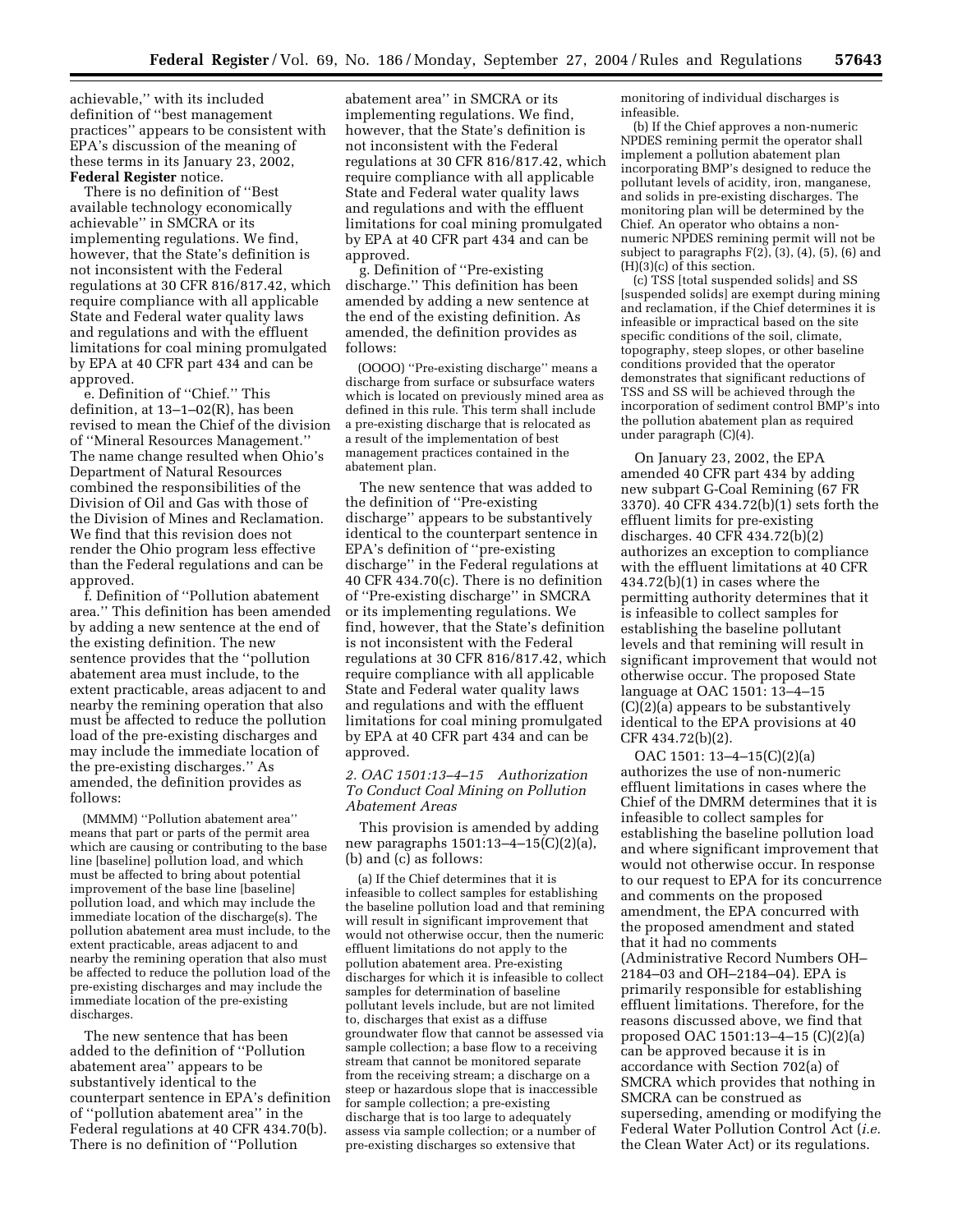OAC 1501: 13–4–15(C)(2)(b) exempts an operator who receives a non-numeric NPDES remining permit under OAC 1501: 13–4–15(C)(2)(a) from the discharge treatment requirements at OAC 1501: 13–4–15 F(2), (3), (4), (5), (6), and from the bond release requirements at OAC 1501: 13–4–15(H)(3)(c). The new State provision appears to be consistent with EPA's requirements concerning effluent limitations for coal remining operations at 40 CFR 434.72(b)(2). The EPA provision provides that if the permitting authority determines that it is infeasible to collect samples for establishing the baseline pollutant levels pursuant to 40 CFR 434.72(b)(1), and that remining will result in significant improvement that would not otherwise occur, then the numeric effluent limitations at 40 CFR 434.72(b)(1) do not apply. That is, under the EPA rule, no effluent limitations would be established for pre-existing pollutional discharges that qualify under the ''unfeasible to establish baseline pollutant levels'' provision at 40 CFR 434.72(b)(2). Therefore, when the State authorizes a non-numerical NPDES permit for pre-existing pollutional discharges, no baseline effluent limitation standards would be established for the qualifying discharges. Therefore, the requirements concerning treatment of discharges at OAC 1501: 13–4–15 F(2), (3), (4), (5), and (6) would not apply to the qualifying discharges because no numerical baseline treatment standards were established and these Subsections pertain to numeric effluent limitations. Similarly, the bond release requirements at OAC 1501: 13–4–15(H)(3)(c) would not apply to the qualifying discharges because no numerical baseline treatment standards were established.

The EPA regulations concerning alternate and non-numerical effluent limitations for pre-existing pollutional discharges, at 40 CFR part 434, subpart G-Coal Remining, apply only to preexisting discharges that are not comingled with waste streams from active mining areas. Any pre-existing discharge that is co-mingled with active mining wastewater is subject to the most stringent limitations applicable to any component of the waste stream. Once active co-mingling of waters has ceased, however, the pre-existing discharge is not required to continue to meet the more stringent effluent limits. EPA stated that it believes that it would create a significant disincentive for remining activities to continue to require compliance with the more stringent effluent limits after comingling has ceased (67 FR 3378). The

same is true in Ohio at OAC 1501: 13–  $4-15(F)(1)$ .

In its January 23, 2002, **Federal Register** notice, EPA explained that in specific and limited cases, permit requirements may be based on implementation of an approved BMP plan ''in lieu of numeric limitations based on baseline pollution levels'' (67 FR 3378). That is, in specific and limited cases, there would be no numerical effluent limitations established based upon baseline sampling data. Rather, the Pollution Abatement Plan that is required under 40 CFR 434.72(a), must be designed to reduce the pollution load from preexisting discharges and must identify selected BMPs to be used. The BMPs must be implemented as specified in the plan. As we noted above, EPA concurred with the proposed Ohio amendments and stated that it had no comments. Neither SMCRA nor its implementing regulations have a counterpart to 1501:13–4–15(F)(2), (3), (4), (5), (6) and (H)(3)(c). Therefore, an exemption from these requirements found at proposed OAC 1501:13–4–15 (C)(2)(b), does not render the Ohio program inconsistent with the Federal regulations at 30 CFR 816/817.42 and can be approved. Considering the above, we find that proposed OAC 1501: 13–4– 15(C)(2)(b) does not render the Ohio program less effective than the Federal regulations at 30 CFR 816/817.42 concerning compliance with water quality standards and effluent limitations and can be approved.

OAC 1501: 13–4–15(C)(2)(c) exempts pre-existing pollutional discharges from TSS and SS standards upon the specified determinations by the Chief of the DMRM. This new State provision appears to be consistent with EPA's requirements concerning effluent limitations for coal remining operations at 40 CFR 434.72(b)(1). Footnote 1 to the table of effluent limitations at 40 CFR 434.72(b)(1) provides as follows:

<sup>1</sup>A pre-existing discharge is exempt from meeting standards in Subpart E of this part [40 CFR part 434, subpart E] for TSS and SS when the permitting authority determines that Subpart E standards are infeasible or impractical based on the site-specific conditions of soil, climate, topography, steep slopes, or other baseline conditions provided that the operator demonstrates that significant reductions of TSS and SS will be achieved through the incorporation of sediment control BMPs into the Pollution Abatement Plan as required by paragraph (a) of this section [40 CFR 434.72(a)].

The proposed State provision at OAC 1501: 13–4–15(C)(2)(c) appears to be substantively identical to and provides the same exemption concerning TSS

and SS as is authorized by EPA at 40 CFR 434.72(b)(1). As 40 CFR 434.71(a) clarifies, 40 CFR part 434, subpart G applies to pre-existing discharges that are located within or are hydrologically connected to pollution abatement areas of a coal remining operation. Therefore, the exemption for TSS and SS applies only to pre-existing discharges that are located within or are hydrologically connected to pollution abatement areas of a coal remining operations. As we noted above, EPA concurred with the proposed amendments and stated that it had no comments. We find that proposed OAC 1501: 13–4–15(C)(2)(c) does not render the Ohio program less effective than the Federal regulations at 30 CFR 816/817.42, which requires compliance with all applicable State and Federal water quality laws and regulations, or with 30 CFR 780.21(j)(2)(ii), which requires the monitoring of point source discharges in accordance with 40 CFR parts 122, 123 and 434, and can be approved.

### *3. OAC 1501:13–4–15(E)(3) Notification of Implementation and Completion of Each Step of the Abatement Plan*

Subsection 13–4–15(E)(3) is deleted from the performance standards at OAC 1501:13–4–15(E). The deleted language provided that an operator shall ''[n]otify the chief immediately prior to the start and upon completion of each step of the abatement plan.'' There is no direct counterpart to the deleted State language in SMCRA or its implementing regulations, nor in the EPA requirements at 40 CFR part 434, subpart G concerning coal remining.

The State's provision at Subsection 13–4–15(C)(4)(b) requires an operator to provide ''a description and explanation of each step in the proposed abatement plan.'' In addition, Subsection 13–4– 15(E)(4) provides than an operator must ''submit a certification by the supervising professional engineer of the proper construction of certain steps of the abatement plan which may include, but not be limited to, the completion of mine seals, compaction tests, subsurface drains and, where necessary, stability analyses.'' As we noted above, EPA concurred with the proposed amendments and stated that it had no comments. Therefore, it appears that the proposed deletion does not render the performance standards at 13–4–15(E) inconsistent with EPA's requirements at 40 CFR part 434, subpart G concerning coal remining. We find that the proposed deletion of OAC 1501: 13–4– 15(E)(3) does not render the Ohio program less effective than the Federal regulations at 30 CFR 816/817.42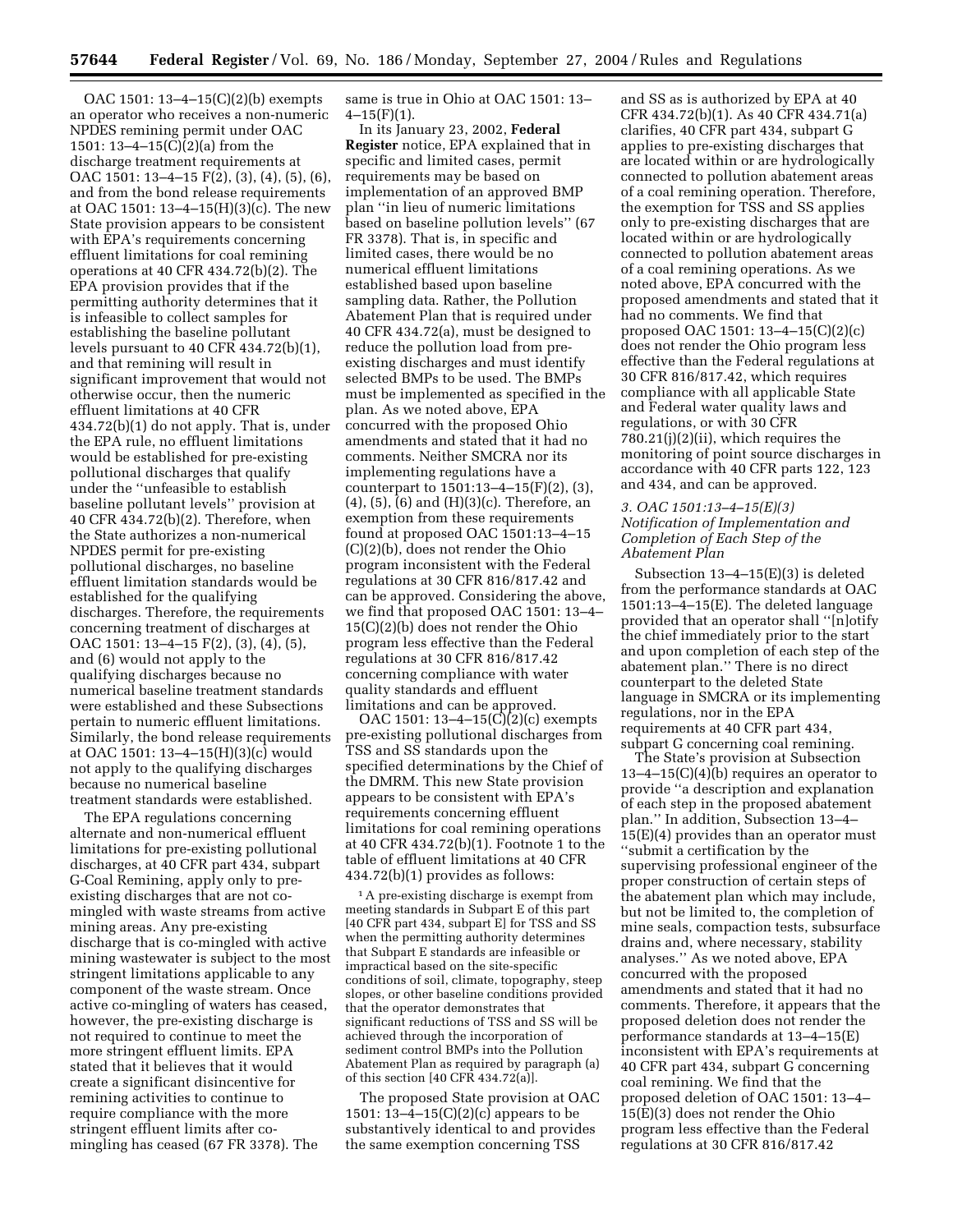concerning compliance with all applicable State and Federal water quality laws and regulations and with the effluent limitations for coal mining promulgated by EPA at 40 CFR part 434 and can be approved.

## *4. OAC 1501:13–4–15(F)(1) Treatment of Discharges*

Subsection 13–4–15(F)(1) is revised to provide as follows:

(F) Treatment of discharges.

(1) For any pre-existing discharges from or on the pollution abatement area, that are commingled with active mining wastewater, the operator shall comply with rule 1501:13– 9–04(B) of the Administrative Code, until the pollution abatement plan is implemented and the commingling is ceased.

Prior to being amended, this provision provided that ''[e]xcept for pre-existing discharges from or on the pollution abatement area the operator shall comply with rule 1501:13–9–04 of the Administrative Code.'' The proposed amendment, in effect, clarifies that when commingling occurs between pollutional discharges from the pollutional abatement area and drainage from the active mining, the alternate effluent limitations for the pollutional discharges from the pollutional abatement area no longer apply, and the commingled discharge must comply with the standards at OAC 1501:13–9– 04(B). Compliance with OAC 1501:13– 9–04(B) must continue until the pollution abatement plan is implemented and the commingling ceases.

As amended, OAC 1501:13–4–15(F)(1) appears to be consistent with EPA's requirements concerning effluent limitations for coal remining operations at 40 CFR 434.71(b). EPA's requirements at 40 CFR 434.71(b) provide that a preexisting discharge that is intercepted by active mining or that is commingled with waste streams from active mining areas for treatment is subject to the provisions of 40 CFR 434.61 concerning the commingling of waste streams. 40 CFR 434.71(b) also provides that Section 434.61 applies to the waste stream only during the time when the pre-existing discharge is intercepted by the active mining or is commingled with active wastewater for treatment or discharge. After commingling has ceased, the preexisting discharge is subject to the provisions of 40 CFR part 434, subpart G, coal remining.

There is no specific counterpart to the proposed language in either SMCRA or its implementing regulations. However, we find that Subsection  $13-4-15(F)(1)$  is consistent with the Federal regulations at 30 CFR 816/817.42, which require compliance with all applicable State

and Federal water quality laws and regulations and with the effluent limitations for coal mining promulgated by EPA at 40 CFR part 434 and can be approved. As we noted above, EPA concurred with the proposed amendments and stated that it had no comments.

# *5. OAC 1501:13–4–15(H)(3)(c) Criteria and Schedule for Release of Bonds on Pollution Abatement Area*

Subsection  $13-4-15(H)(3)(c)$  has been revised by the addition of the phrase ''the total suspended solids meets the standard NPDES limits.'' As amended,  $13-4-15(H)(3)(c)$  provides as follows:

(c) The operator has not exceeded the effluent limitations established in the remining NPDES permit from the time of bond release pursuant to paragraph (H)(2) of this rule for a period of two years from the discontinuance of treatment pursuant to paragraph (F)(5) of this rule; the total suspended solids meets the standard NPDES limits.

OAC 1501:13–4–15 concerns authorization to conduct coal mining on pollution abatement areas. Under OAC 1501:13–4–15(H)(3)(c), the remaining portion of the bond may be released if, among other requirements, the total suspended solids effluent is in compliance with the standards identified in the NPDES remining permit. Under a remining NPDES permit issued by the State, the total suspended solids limitations would be either required to comply with the baseline effluent limitations identified under OAC 1501:13–4–15(C)(2), or with the exemption to total suspended solids and suspended solids under OAC 1501:13–  $4-15(C)(2)(c)$ .

This new State provision appears to be consistent with EPA's requirements concerning effluent limitations for total suspended solids for coal remining operations at 40 CFR 434.72(b)(1). Footnote 1 to the table of effluent limitations at 40 CFR 434.72(b)(1) provides that a pre-existing discharge is exempt from meeting standards in Subpart E of 40 CFR part 434 for total suspended solids and suspended solids when the permitting authority determines that Subpart E standards are infeasible or impractical based on the site-specific conditions of soil, climate, topography, steep slopes, or other baseline conditions provided that the operator demonstrates that significant reductions of total suspended solids and suspended solids will be achieved through the incorporation of sediment control best management practices into the Pollution Abatement Plan as required by paragraph (a) of Section 40 CFR 434.72(a). The State counterpart to

the EPA exemption for total suspended solids that is identified in the footnote to Table 1 at 40 CFR 434.72(b)(1) is the new State language at OAC 1501:13–4–  $15(C)(2)(c)$  (see finding 2, above).

There is no specific counterpart to the proposed language at Subsection 13–4– 15(H)(3)(c) either in SMCRA or its implementing regulations. However, we find that Subsection  $13-4-15(H)(3)(c)$  is consistent with the Federal regulations at 30 CFR 816/817.42, which require compliance with all applicable State and Federal water quality laws and regulations and with the effluent limitations for coal mining promulgated by EPA at 40 CFR part 434, and with the Phase III bond release requirements at 30 CFR 800.40(c)(3) and can be approved. As we noted above, EPA concurred with the proposed amendments and stated that it had no comments.

### **IV. Summary and Disposition of Comments**

#### *Public Comments*

No comments were received in response to our request for comments from the public on the proposed amendments (see Section II of this preamble).

#### *Federal Agency Comments*

Under 30 CFR 732.17(h)(11)(i) and Section 503(b) of SMCRA we requested comments on the amendment from various Federal agencies with an actual or potential interest in the Ohio program (Administrative Record Numbers OH– 2184–01). We received a response from one Federal agency (see below).

#### *Environmental Protection Agency (EPA) Comments*

Under 30 CFR 732.17(h)(11)(ii), we are required to obtain written concurrence from EPA for those provisions of the program amendment that relate to air or water quality standards issued under the authority of the Clean Water Act (33 U.S.C. 1251 *et seq.*) or the Clean Air Act (42 U.S.C. 7401 *et seq.*).

On December 24, 2004, we requested concurrence on the amendment from EPA (Administrative Record Numbers OH–2184–01). The EPA responded by letter dated March 10, 2004, and an undated letter received by facsimile on March 18, 2004 (Administrative Record Numbers OH–2184–03 and OH–2184– 04, respectively). In its undated letter, EPA stated that it has ''no comment to offer on those proposed revisions to Ohio Administrative Code Section 1501:13–4–15 and 1501:13–1–02 and, as such, concur in those revisions.''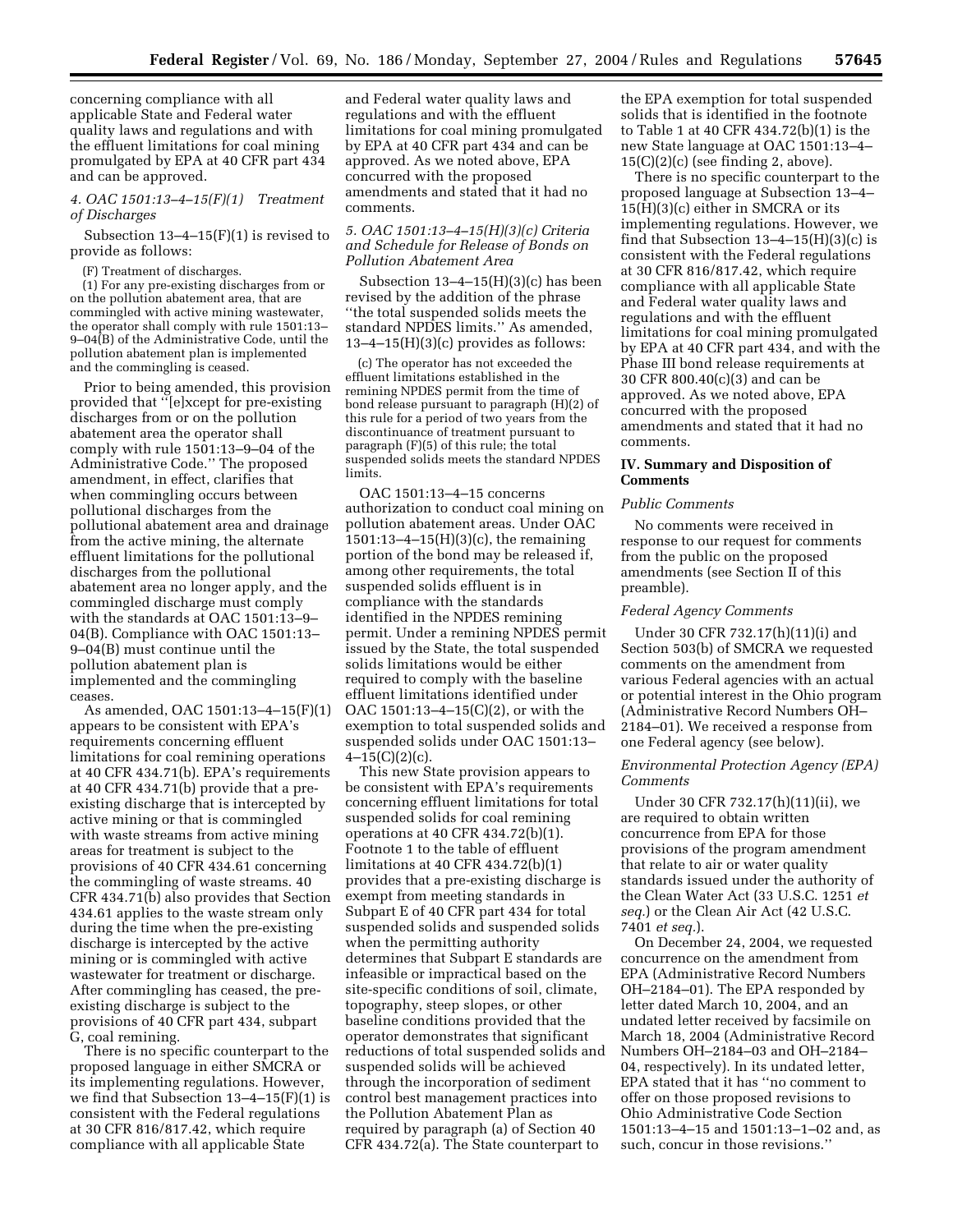### **V. OSM's Decision**

As we noted above in Section II., Submission of the Amendment, the DMRM stated in its submittal letter dated November 7, 2003, that the proposed amendment is intended to bring Ohio's program up to date with the recent changes promulgated by the EPA on January 23rd, 2002, to 40 CFR part 434, subpart G Coal Remining. The DMRM's November 7, 2003, letter also stated that it intends to update existing policy and procedure directives to capture the statistical and monitoring procedures for coal mining. The statistical and monitoring procedures that the State referred to are located in appendix B to 40 CFR part 434.

It is our understanding that the Ohio program requires compliance with the Federal regulations at 40 CFR part 434, including compliance with the procedures to be used for establishing effluent limitations for pre-existing discharges at coal remining operations that are set forth in subpart G. appendix B to part 434. It is also our understanding that Ohio will not implement the regulations that we approve here until it completes updating its existing policy and procedure directives to capture the statistical and monitoring procedures for coal mining that are located in appendix B to part 434. Our approval of the proposed amendments in the above findings is based upon those understandings.

Based on the above findings, we are approving the amendments submitted to us on November 7, 2003.

To implement this decision, we are amending the Federal regulations at 30 CFR part 935, which codify decisions concerning the Ohio program. We find that good cause exists under 5 U.S.C. 553(d)(3) to make this final rule effective immediately. Section 503(a) of SMCRA requires that the State's program demonstrate that the State has the capability of carrying out the provisions of the Act and meeting its purposes. Making this rule effective immediately will expedite that process. SMCRA requires consistency of State and Federal standards.

#### **VI. Procedural Determinations**

### *Executive Order 12630—Takings*

This rule does not have takings implications. This determination is based on the analysis performed for the counterpart Federal regulation.

# *Executive Order 12866—Regulatory Planning and Review*

This rule is exempt from review by the Office of Management and Budget under Executive Order 12866.

### *Executive Order 12988—Civil Justice Reform*

The Department of the Interior has conducted the reviews required by Section 3 of Executive Order 12988 and has determined that this rule meets the applicable standards of Subsections (a) and (b) of that Section. However, these standards are not applicable to the actual language of State regulatory programs and program amendments because each program is drafted and promulgated by a specific State, not by OSM. Under Sections 503 and 505 of SMCRA (30 U.S.C. 1253 and 1255) and the Federal regulations at 30 CFR 730.11, 732.15, and 732.17(h)(10), decisions on proposed State regulatory programs and program amendments submitted by the States must be based solely on a determination of whether the submittal is consistent with SMCRA and its implementing Federal regulations and whether the other requirements of 30 CFR parts 730, 731, and 732 have been met.

#### *Executive Order 13132—Federalism*

This rule does not have federalism implications. SMCRA delineates the roles of the Federal and State governments with regard to the regulation of surface coal mining and reclamation operations. One of the purposes of SMCRA is to ''establish a nationwide program to protect society and the environment from the adverse effects of surface coal mining operations.'' Section 503(a)(1) of SMCRA requires that State laws regulating surface coal mining and reclamation operations be ''in accordance with'' the requirements of SMCRA, and Section 503(a)(7) requires that State programs contain rules and regulations ''consistent with'' regulations issued by the Secretary pursuant to SMCRA.

### *Executive Order 13175—Consultation and Coordination With Indian Tribal Governments*

In accordance with Executive Order 13175, we have evaluated the potential effects of this rule on federallyrecognized Indian tribes and have determined that the rule does not have substantial direct effects on one or more Indian tribes, on the relationship between the Federal Government and Indian tribes, or on the distribution of power and responsibilities between the Federal Government and Indian tribes.

The basis for this determination is that our decision is on a State regulatory program and does not involve Federal regulations involving Indian lands.

## *Executive Order 13211—Regulations That Significantly Affect the Supply, Distribution, or Use of Energy*

On May 18, 2001, the President issued Executive Order 13211 which requires agencies to prepare a Statement of Energy Effects for a rule that is (1) considered significant under Executive Order 12866, and (2) likely to have a significant adverse effect on the supply, distribution, or use of energy. Because this rule is exempt from review under Executive Order 12866 and is not expected to have a significant adverse effect on the supply, distribution, or use of energy, a Statement of Energy Effects is not required.

### *National Environmental Policy Act*

This rule does not require an environmental impact statement because Section 702(d) of SMCRA (30 U.S.C. 1292(d)) provides that agency decisions on proposed State regulatory program provisions do not constitute major Federal actions within the meaning of Section 102(2)(C) of the National Environmental Policy Act (42 U.S.C. 4332(2)(C)).

### *Paperwork Reduction Act*

This rule does not contain information collection requirements that require approval by OMB under the Paperwork Reduction Act (44 U.S.C. 3507 *et seq.*).

#### *Regulatory Flexibility Act*

The Department of the Interior certifies that this rule will not have a significant economic impact on a substantial number of small entities under the Regulatory Flexibility Act (5 U.S.C. 601 *et seq.*). The State submittal, which is the subject of this rule, is based upon counterpart Federal regulations for which an economic analysis was prepared and certification made that such regulations would not have a significant economic effect upon a substantial number of small entities. In making the determination as to whether this rule would have a significant economic impact, the Department relied upon the data and assumptions for the counterpart Federal regulations.

### *Small Business Regulatory Enforcement Fairness Act*

This rule is not a major rule under 5 U.S.C. 804(2), the Small Business Regulatory Enforcement Fairness Act. This rule: (a) Does not have an annual effect on the economy of \$100 million;